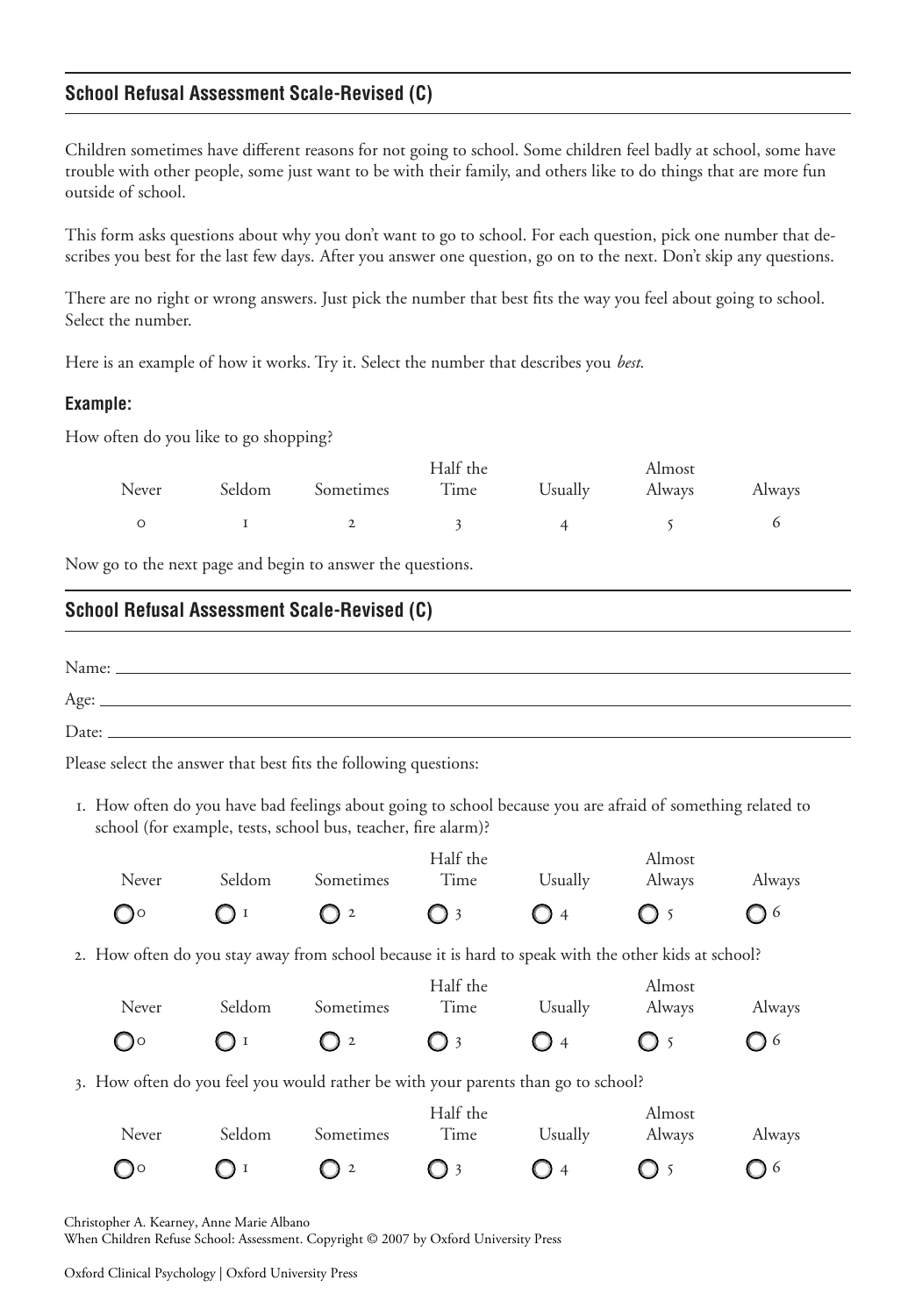. When you are not in school during the week (Monday to Friday), how often do you leave the house and do something fun?

| Never                                                                                                                             | Seldom         | Sometimes        | Half the<br>Time                | Usually        | Almost<br>Always | Always                                                                                                         |  |
|-----------------------------------------------------------------------------------------------------------------------------------|----------------|------------------|---------------------------------|----------------|------------------|----------------------------------------------------------------------------------------------------------------|--|
| Oo                                                                                                                                | $\bigcirc$ i   | $\bigcirc$ 2     | $\bigcirc$ 3                    | $\bigcirc$ 4   | $\bigcirc$ 5     | O 6                                                                                                            |  |
| 5. How often do you stay away from school because you will feel sad or depressed if you go?                                       |                |                  |                                 |                |                  |                                                                                                                |  |
| Never                                                                                                                             | Seldom         | Sometimes        | Half the<br>Time                | Usually        | Almost<br>Always | Always                                                                                                         |  |
| Oo                                                                                                                                | $\mathbf{O}$ i | $\bigcirc$ 2     | $\bigcirc$ 3                    | $\bigcirc$ 4   | O 5              | $\bigcirc$ 6                                                                                                   |  |
| 6. How often do you stay away from school because you feel embarrassed in front of other people at school?                        |                |                  |                                 |                |                  |                                                                                                                |  |
| Never                                                                                                                             | Seldom         | Sometimes        | Half the<br>Time                | Usually        | Almost           |                                                                                                                |  |
| ○○                                                                                                                                | OI             | $\bigcirc$ 2     | O 3                             | $\bigcirc$ 4   | Always<br>O 5    | Always<br>Q 6                                                                                                  |  |
|                                                                                                                                   |                |                  |                                 |                |                  |                                                                                                                |  |
| 7. How often do you think about your parents or family when in school?                                                            |                |                  | Half the                        |                | Almost           |                                                                                                                |  |
| Never                                                                                                                             | Seldom         | Sometimes        | Time                            | Usually        | Always           | Always                                                                                                         |  |
| ( ) o                                                                                                                             | O <sub>1</sub> | $\bigcirc$ 2     | $\bigcirc$ 3                    | $\bigcirc$ 4   | O 5              | O 6                                                                                                            |  |
| (other than your family)?                                                                                                         |                |                  |                                 |                |                  | 8. When you are not in school during the week (Monday to Friday), how often do you talk to or see other people |  |
| Never                                                                                                                             | Seldom         | Sometimes        | Half the<br>Time                | Usually        | Almost<br>Always | Always                                                                                                         |  |
| ○○                                                                                                                                | $\bigcirc$ i   | $\bigcirc$ 2     | () 3                            | O 4            | $\sqrt{2}$       | O 6                                                                                                            |  |
| 9. How often do you feel worse at school (for example, scared, nervous, or sad) compared to how you feel at<br>home with friends? |                |                  |                                 |                |                  |                                                                                                                |  |
| Never                                                                                                                             | Seldom         | Sometimes        | Half the<br>Time                | Usually        | Almost<br>Always | Always                                                                                                         |  |
| ◯○                                                                                                                                | ( ) 1          | O 2              | O 3                             | O 4            | 5                | ◯ 6                                                                                                            |  |
| 10. How often do you stay away from school because you do not have many friends there?                                            |                |                  |                                 |                |                  |                                                                                                                |  |
|                                                                                                                                   | Seldom         |                  | Half the                        |                | Almost           |                                                                                                                |  |
| Never<br>○○                                                                                                                       | OI             | Sometimes<br>O 2 | Time<br>$\overline{\mathbf{3}}$ | Usually<br>O 4 | Always<br>() 5   | Always<br><b>J</b> 6                                                                                           |  |
|                                                                                                                                   |                |                  |                                 |                |                  |                                                                                                                |  |
| II. How much would you rather be with your family than go to school?                                                              |                |                  | Half the                        |                | Almost           |                                                                                                                |  |

|           |               |             | Half the     |             | Almost      |             |  |
|-----------|---------------|-------------|--------------|-------------|-------------|-------------|--|
| Never     | Seldom        | Sometimes   | Time         | Usually     | Always      | Always      |  |
| $\bigcap$ | $\bigcap_{i}$ | $\bigcap 2$ | $\bigcirc$ 3 | $\bigcap$ 4 | $\bigcap$ 5 | $\bigcap$ 6 |  |

Christopher A. Kearney, Anne Marie Albano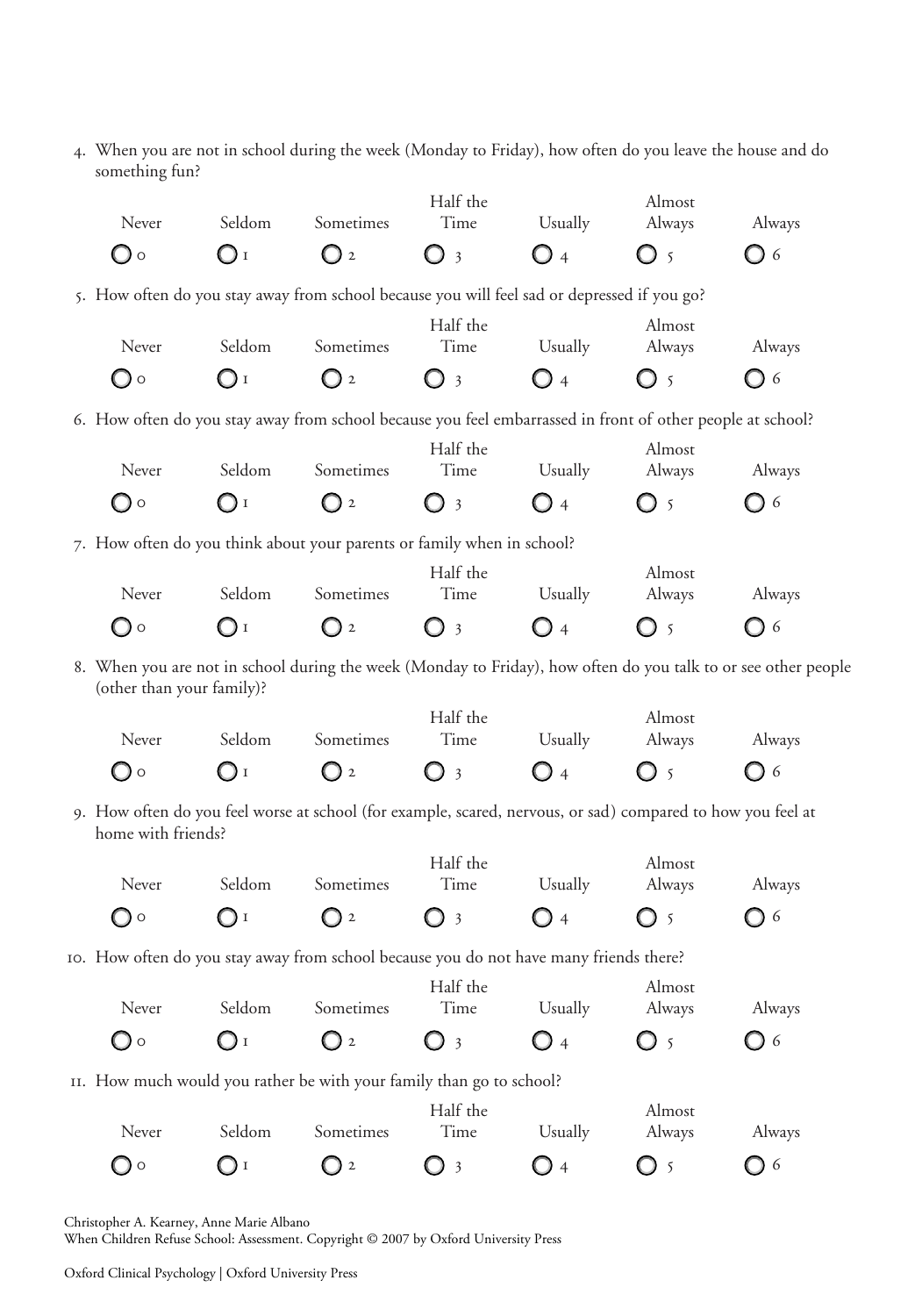. When you are not in school during the week (Monday to Friday), how much do you enjoy doing different things (for example, being with friends, going places)?

| Never                                                                                                                             | Seldom                         | Sometimes                                            | Half the<br>Time | Usually             | Almost<br>Always | Always       |  |
|-----------------------------------------------------------------------------------------------------------------------------------|--------------------------------|------------------------------------------------------|------------------|---------------------|------------------|--------------|--|
| ◯◦                                                                                                                                | O <sub>I</sub>                 | $\mathbf{O}_2$                                       | $\bigcirc$ 3     | O<br>$\overline{4}$ | O 5              | Q 6          |  |
| 13. How often do you have bad feelings about school (for example, scared, nervous, or sad) when you think about                   | school on Saturday and Sunday? |                                                      |                  |                     |                  |              |  |
| Never                                                                                                                             | Seldom                         | Sometimes                                            | Half the<br>Time | Usually             | Almost<br>Always | Always       |  |
| $\bigcirc$ o                                                                                                                      | $\bigcirc$ i                   | Q <sub>2</sub>                                       | $\bigcirc$ 3     | $\bigcirc$ 4        | O 5              | $\bigcirc$ 6 |  |
| 14. How often do you stay away from certain places in school (e.g., hallways, places where certain groups of                      |                                | people are) where you would have to talk to someone? |                  |                     |                  |              |  |
| Never                                                                                                                             | Seldom                         | Sometimes                                            | Half the<br>Time | Usually             | Almost<br>Always | Always       |  |
| ○○                                                                                                                                | $\bigcirc$ i                   | $\mathbf{O}$ <sub>2</sub>                            | $\bigcirc$ 3     | $\overline{4}$      | $\overline{5}$   | ○ 6          |  |
| 15. How much would you rather be taught by your parents at home than by your teacher at school?                                   |                                |                                                      |                  |                     |                  |              |  |
| Never                                                                                                                             | Seldom                         | Sometimes                                            | Half the<br>Time | Usually             | Almost<br>Always | Always       |  |
| $\bigcirc$ o                                                                                                                      | $\bigcirc$ i                   | $\bigcirc$ 2                                         | $\bigcirc$ 3     | $\overline{4}$      | $\overline{5}$   | ◯ 6          |  |
| 16. How often do you refuse to go to school because you want to have fun outside of school?                                       |                                |                                                      |                  |                     |                  |              |  |
| Never                                                                                                                             | Seldom                         | Sometimes                                            | Half the<br>Time | Usually             | Almost<br>Always | Always       |  |
| O 0                                                                                                                               | O <sub>I</sub>                 | Q <sub>2</sub>                                       | $\bigcirc$ 3     | $\bigcirc$ 4        | $\bigcirc$ 5     | $\bigcirc$ 6 |  |
| 17. If you had less bad feelings (for example, scared, nervous, sad) about school, would it be easier for you to go to<br>school? |                                |                                                      |                  |                     |                  |              |  |
| Never                                                                                                                             | Seldom                         | Sometimes                                            | Half the<br>Time | Usually             | Almost<br>Always | Always       |  |
| ( ) ⊙                                                                                                                             | ∪⊥                             | $\bigcirc$ 2                                         | $\bigcirc$ 3     | $\overline{4}$      | $\overline{5}$   | Q 6          |  |
| 18. If it were easier for you to make new friends, would it be easier for you to go to school?                                    |                                |                                                      |                  |                     |                  |              |  |
| Never                                                                                                                             | Seldom                         | Sometimes                                            | Half the<br>Time | Usually             | Almost<br>Always | Always       |  |
| $\mathbf{\mathsf{O}}$ o                                                                                                           | $\bigcirc$ i                   | $\mathbf{O}_2$                                       | $\bigcirc$ 3     | $\bigcirc$ 4        | O 5              | Q 6          |  |
| 19. Would it be easier for you to go to school if your parents went with you?                                                     |                                |                                                      | Half the         |                     | Almost           |              |  |
| Never                                                                                                                             | Seldom                         | Sometimes                                            | Time             | Usually             | Always           | Always       |  |
| $\bigcirc$ o                                                                                                                      | $\bigcirc$ i                   | $\mathbb{O}$ <sup>2</sup>                            | $\bigcirc$ 3     | O 4                 | $\bigcirc$ 5     | Q 6          |  |

Christopher A. Kearney, Anne Marie Albano